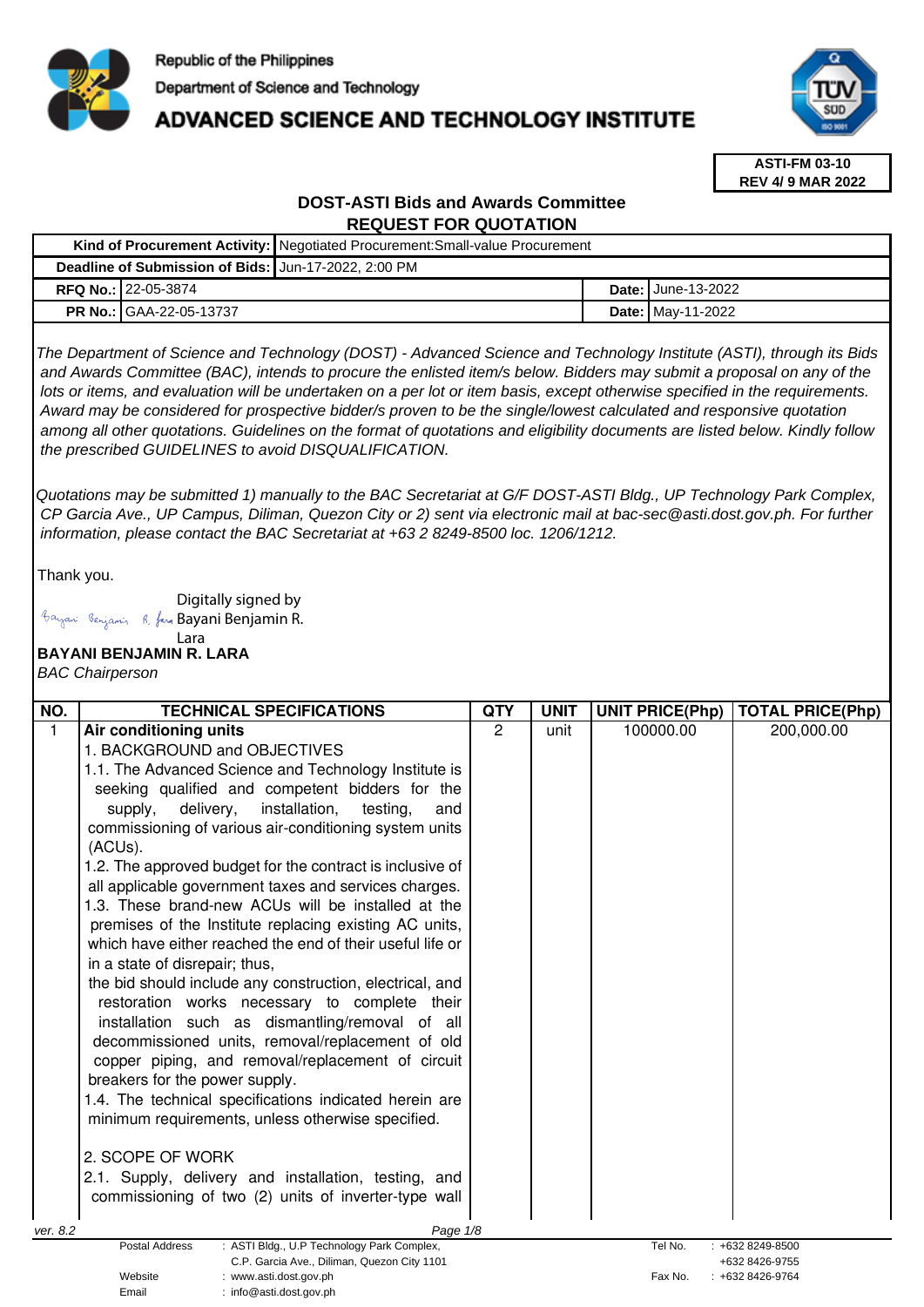mounted air-conditioning units (ACUs) for OLD COA and CSD.

2.2. Dismantling and removal of all identified existing ACUs (indoor and outdoor units), roughing-ins and other materials to be replaced.

2.3. Chipping and boring of holes through walls, ceiling, and floor (if applicable) for the passage of the refrigerant and condensate piping system and electrical wirings.

2.4. Restoration works on affected areas caused by installation works to its original condition, if any.

2.5. Leak test, test run and observation of each set of ACUs.

2.6. Supply, delivery, installation, and complete layout of copper (refrigerant) piping and condensate drain system, with corresponding fittings and accessories, for each set of AC units.

2.7. Supply, delivery, installation, and complete layout of required electrical wiring system (feeder line) and control devices (circuit breaker with NEMA 3R box) per set of ACUs connected to the main power supply line.

2.8. Supply, delivery, and installation of fabricated steel support frames made of angular bar, pre-painted with metal primer and enamel paint for the condensing (outdoor) unit, to be installed on the concrete wall of the building (outside) with a clearance of at least 0.30 meters. Indoor units (evaporator) shall be properly mounted on the wall or on steel frames (for floor standing units).

2.9. Supply of other equipment, including all necessary accessories and appurtenances not specifically mentioned herein but are considered standard issue and necessary for the safe, reliable, and proper operation of the air conditioning system.

### 3. TECHNICAL SPECIFICATIONS

3.1. Two (2) Units of 1.5 HP Inverter-type Wall mounted Airconditioning Unit (ACU)

3.1.1. ACU must provide a cooling capacity of at least 12,000 BTU/hr or better

3.1.2. ACU must operate with 230-volts, 60Hz, 1-phase or 3-phase power supply

3.1.3. ACU must be rated with an energy efficiency ratio (EER) of 12.5 or higher

3.1.4. ACU must use a R410A cooling agent (refrigerant)

3.1.5. ACU must use refrigerant (copper) piping and communication wires not exceeding 6-meters (~20-feet).

3.1.6. ACU must use condensate drain (PVC) pipes not exceeding 9-meters (~30-feet).

3.1.7. ACU must be equipped with an inverter compressor motor.

3.1.8. ACU's outdoor unit must possess a resistance class of at least IP24.

3.1.9. ACU must possess the following functional features:

3.1.9.1. Remote control operations

3.1.9.2. Auto-swing function for even airflow distribution 3.1.9.3. Indicator LED displays to show current temperature setting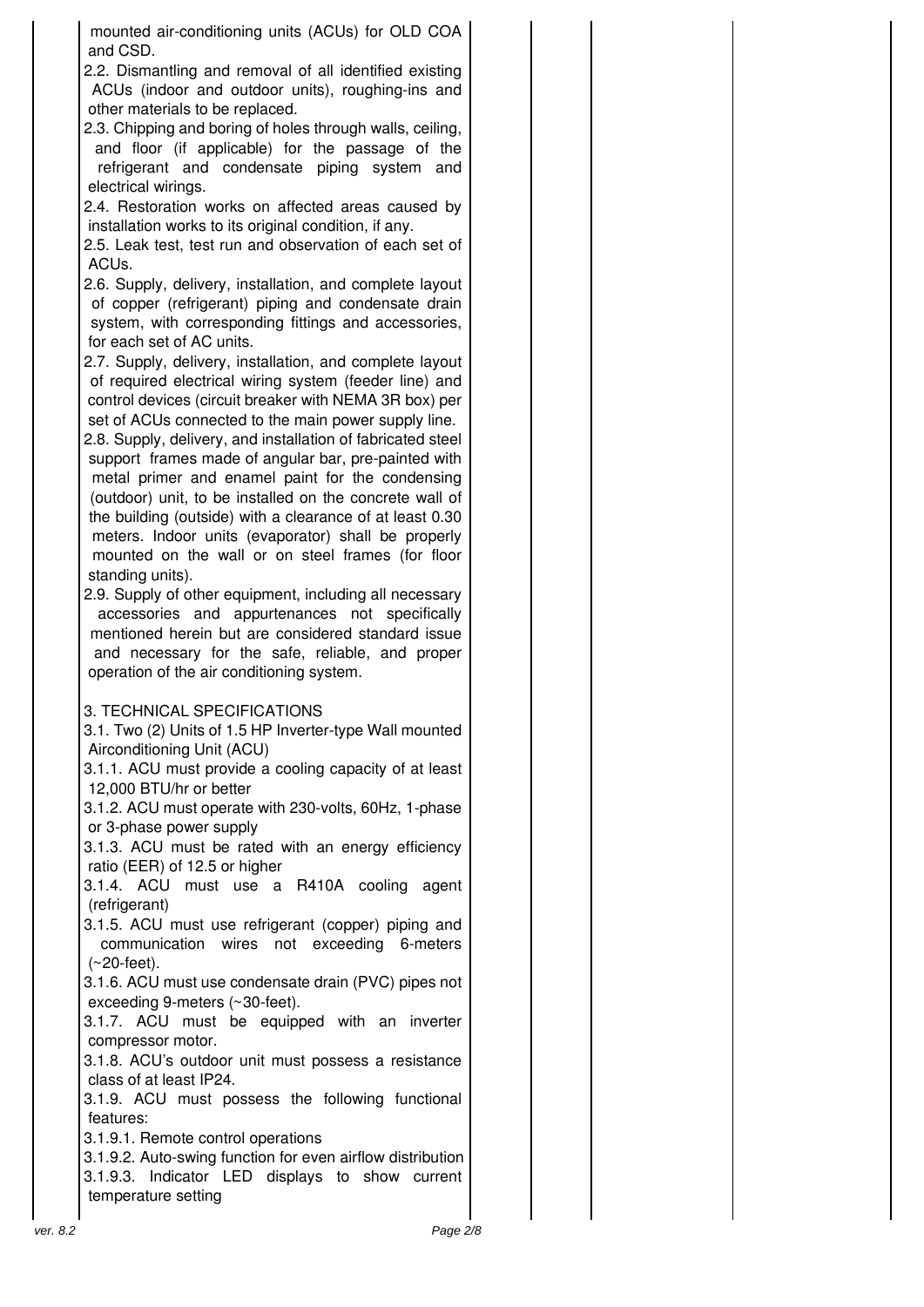| 3.1.9.4. Self-diagnosis mode for providing error codes<br>to assist in troubleshooting<br>3.1.9.5. Auto-restart function for automatically restoring<br>previous function setting after a power interruption |  |
|--------------------------------------------------------------------------------------------------------------------------------------------------------------------------------------------------------------|--|
| 4. TERMS AND CONDITIONS<br>4.1. ACUs, copper pipes, drain pipes, and fittings must                                                                                                                           |  |
| be brand<br>new and unused.<br>4.2. The manufacturer of the ACUs must be ISO<br>certified or any                                                                                                             |  |
| equivalent certification that guarantees that they have<br>a quality                                                                                                                                         |  |
| management system in place. The bidder must submit<br>documentary proof of ISO certification of the offered<br>brands                                                                                        |  |
| issued by accredited registrars or any equivalent<br>certification                                                                                                                                           |  |
| body.<br>4.3. The bidder must have at least one (1) authorized<br>service                                                                                                                                    |  |
| centers in the National Capital Region (NCR) of the<br>brand/model                                                                                                                                           |  |
| of the product being offered for, but not limited to,<br>regular<br>preventive maintenance and<br>general cleaning                                                                                           |  |
| services.<br>4.4. The bidder must perform quarterly general                                                                                                                                                  |  |
| cleaning service<br>for one (1) year covering all ACUs:                                                                                                                                                      |  |
| 4.4.1. Perform general cleaning of condenser and<br>evaporator.<br>4.4.2. Cleaning of blower wheel and fan blade.                                                                                            |  |
| 4.4.3. Cleaning of cabinet and face cover.<br>4.4.4. Conduct thorough inspection of electrical<br>wiring/connections and mechanical controls                                                                 |  |
| 4.4.5. Check cabinet for corrosion and repair<br>4.4.6. Conduct flushing of drain pipe.                                                                                                                      |  |
| 4.4.7. Freon charging (if necessary)<br>4.4.8. Submit status report of all the activities<br>performed.                                                                                                      |  |
| 4.5. The bidder must submit an "As-Built" plan<br>indicating the                                                                                                                                             |  |
| exact locations of the circuit breakers, indoor and<br>outdoor units of<br>each ACUs on each floor, and corresponding routes of                                                                              |  |
| the<br>condensate drain and refrigerant piping system upon                                                                                                                                                   |  |
| completion<br>of the installation and commissioning activities.                                                                                                                                              |  |
| 5. WARRANTY and AFTER-SALES SUPPORT<br>5.1. All ACUs must carry five (5) years warranty for<br>compressor                                                                                                    |  |
| and one (1) year for other parts and services that<br>cover defects in                                                                                                                                       |  |
| materials and workmanship. Warranty service shall<br>commence from the date of end-user acceptance.<br>5.2. Technical support services must be available 9                                                   |  |
| hours per<br>day, Monday to Friday (including holidays), during                                                                                                                                              |  |
| Page 3/8<br>ver. 8.2                                                                                                                                                                                         |  |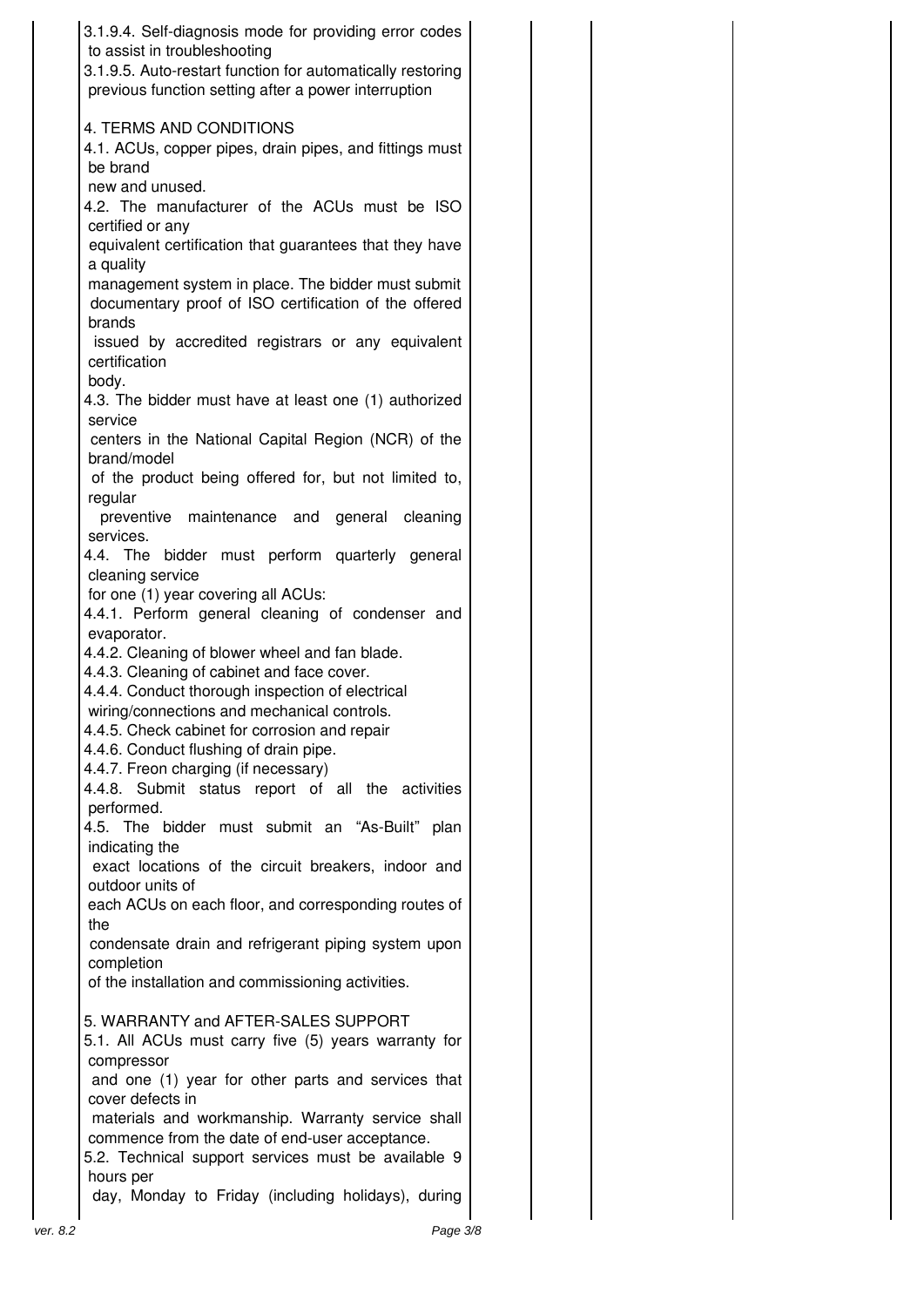|                | business<br>hours, 9-6PM Philippines Standard Time (UTC+8)<br>5.2.1. Must respond within four (4) business hours, and<br>for<br>unresolved issues exceeding one (1) business day,<br>updates must<br>be made available to the end-users every three (3)<br>business<br>days.<br>5.2.2. Any repair or replacement service must be<br>successfully<br>performed within twenty (20) business days.<br>5.3. End-users must be able to request technical<br>support by<br>phone and/or email.<br>5.4. Onsite technical support may be requested for<br>special cases<br>including, but not limited to, the following issues:<br>5.4.1. Not activating<br>5.4.2. Not blowing cold air<br>5.4.3. ACU freezing up<br>5.4.4. Refrigerant leak<br>5.4.5. Leaking ducts and clogged drains<br>5.4.6. Frozen evaporator coils<br>5.4.7. Electric control failure<br>5.4.8. Drainage problems<br>5.4.9. Thermostat sensor problems<br>6. DELIVERY AND PAYMENT TERMS<br>6.1. Delivery of the Goods and/or performance of<br>Services shall<br>be made by the Supplier within Thirty (30) calendar<br>days upon<br>issuance of Notice to Proceed (NTP).<br>6.2.<br>shall<br>Payment<br>be<br>made<br>only<br>upon<br>certification/acceptance<br>by the End User to the effect that the Goods have<br>been rendered<br>or delivered in accordance with the terms of this<br>Contract and<br>have been duly inspected and accepted. No payment<br>shall be<br>made for services not yet rendered or for supplies and<br>materials<br>not yet delivered under this Contract. |              |      |           |            |
|----------------|-------------------------------------------------------------------------------------------------------------------------------------------------------------------------------------------------------------------------------------------------------------------------------------------------------------------------------------------------------------------------------------------------------------------------------------------------------------------------------------------------------------------------------------------------------------------------------------------------------------------------------------------------------------------------------------------------------------------------------------------------------------------------------------------------------------------------------------------------------------------------------------------------------------------------------------------------------------------------------------------------------------------------------------------------------------------------------------------------------------------------------------------------------------------------------------------------------------------------------------------------------------------------------------------------------------------------------------------------------------------------------------------------------------------------------------------------------------------------------------------------------------------------------------------------------------|--------------|------|-----------|------------|
| $\overline{2}$ | One (1) Aircon with installation<br>1. BACKGROUND and OBJECTIVES<br>1.1. The Advanced Science and Technology Institute is<br>seeking qualified and competent bidders for the<br>delivery,<br>installation,<br>supply,<br>testing,<br>and<br>commissioning of various air-conditioning system units<br>(ACUs).<br>1.2. The approved budget for the contract is inclusive of<br>all applicable government taxes and services charges.<br>1.3. These brand-new ACUs will be installed at the<br>premises of the Institute replacing existing AC units,<br>which have either reached the end of their useful life or<br>in a state of disrepair; thus,<br>the bid should include any construction, electrical, and<br>restoration works necessary to complete their                                                                                                                                                                                                                                                                                                                                                                                                                                                                                                                                                                                                                                                                                                                                                                                             | $\mathbf{1}$ | unit | 220000.00 | 220,000.00 |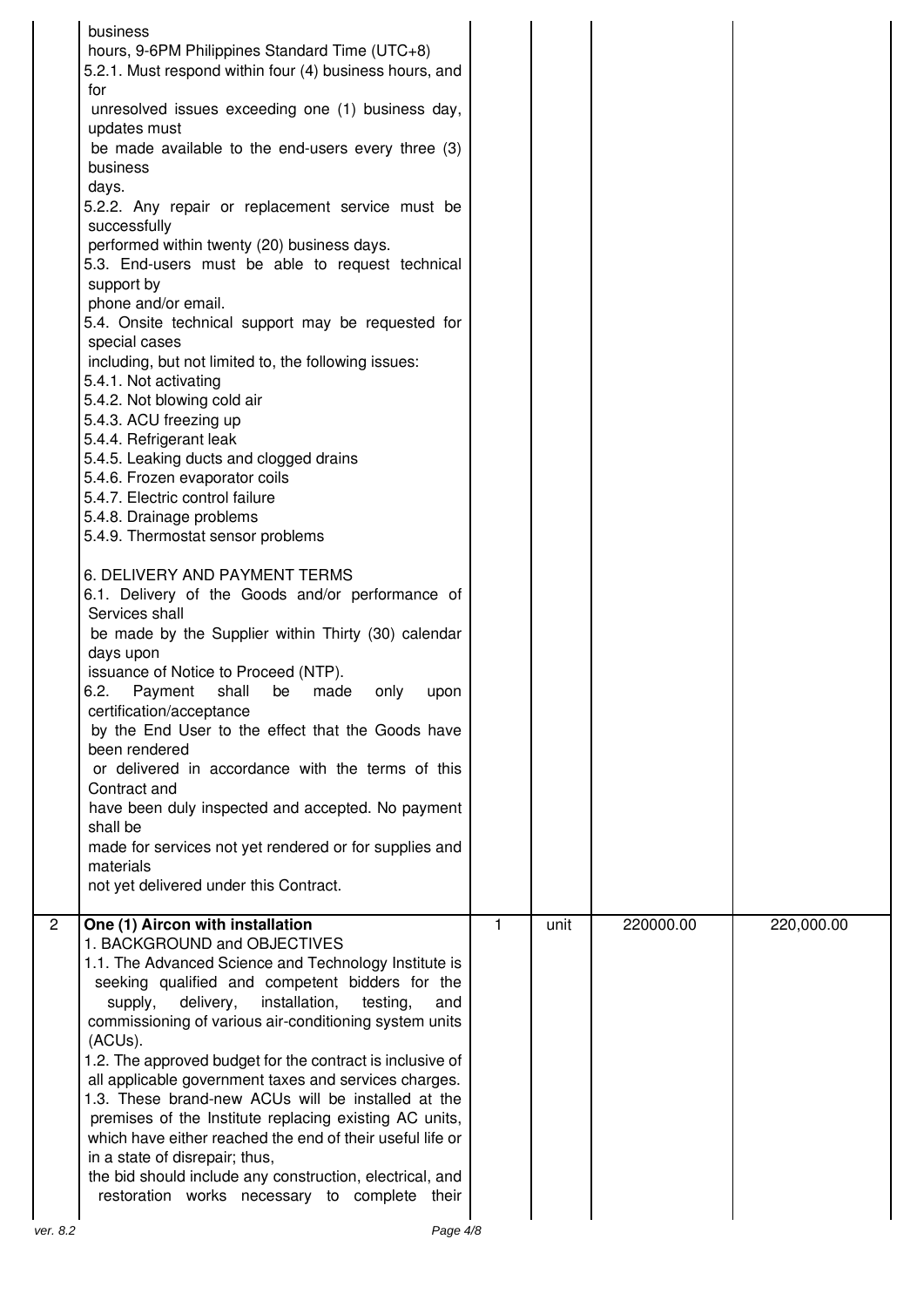installation such as dismantling/removal of all decommissioned units, removal/replacement of old copper piping, and removal/replacement of circuit breakers for the power supply.

1.4. The technical specifications indicated herein are minimum requirements, unless otherwise specified.

### 2. SCOPE OF WORK

2.1. Supply, delivery and installation, testing, and commissioning of one (1) unit of inverter-type ceiling suspended air-conditioning units (ACUs) for ALAM.

2.2. Dismantling and removal of all identified existing ACUs (indoor and outdoor units), roughing-ins and other materials to be replaced.

2.3. Chipping and boring of holes through walls, ceiling, and floor (if applicable) for the passage of the refrigerant and condensate piping system and electrical wirings.

2.4. Restoration works on affected areas caused by installation works to its original condition, if any.

2.5. Leak test, test run and observation of each set of ACUs.

2.6. Supply, delivery, installation, and complete layout of copper (refrigerant) piping and condensate drain system, with corresponding fittings and accessories, for each set of AC units.

2.7. Supply, delivery, installation, and complete layout of required electrical wiring system (feeder line) and control devices (circuit breaker with NEMA 3R box) per set of ACUs connected to the main power supply line.

2.8. Supply, delivery, and installation of fabricated steel support frames made of angular bar, pre-painted with metal primer and enamel paint for the condensing (outdoor) unit, to be installed on the concrete wall of the building (outside) with a clearance of at least 0.30 meters. Indoor units (evaporator) shall be properly mounted on the wall or on steel frames (for floor standing units).

2.9. Supply of other equipment, including all necessary accessories and appurtenances not specifically mentioned herein but are considered standard issue and necessary for the safe, reliable, and proper operation of the air conditioning system.

### 3. TECHNICAL SPECIFICATIONS

3.1. One (1) Unit of 3 TR Inverter-type Ceiling Suspended Airconditioning Unit (ACU)

3.1.1. ACU must provide a cooling capacity of at least 36,000 BTU/hr or better

3.1.2. ACU must operate with 230-volts, 60Hz, 1-phase or 3-phase power supply

3.1.3. ACU must be rated with an energy efficiency ratio (EER) of 12.67 or higher

3.1.4. ACU must use a R410A cooling agent (refrigerant)

3.1.5. ACU must use refrigerant (copper) piping and communication wires not exceeding 6-meters (~20-feet).

3.1.6. ACU must use condensate drain (PVC) pipes not exceeding 9-meters (~30-feet).

3.1.7. ACU must be equipped with an inverter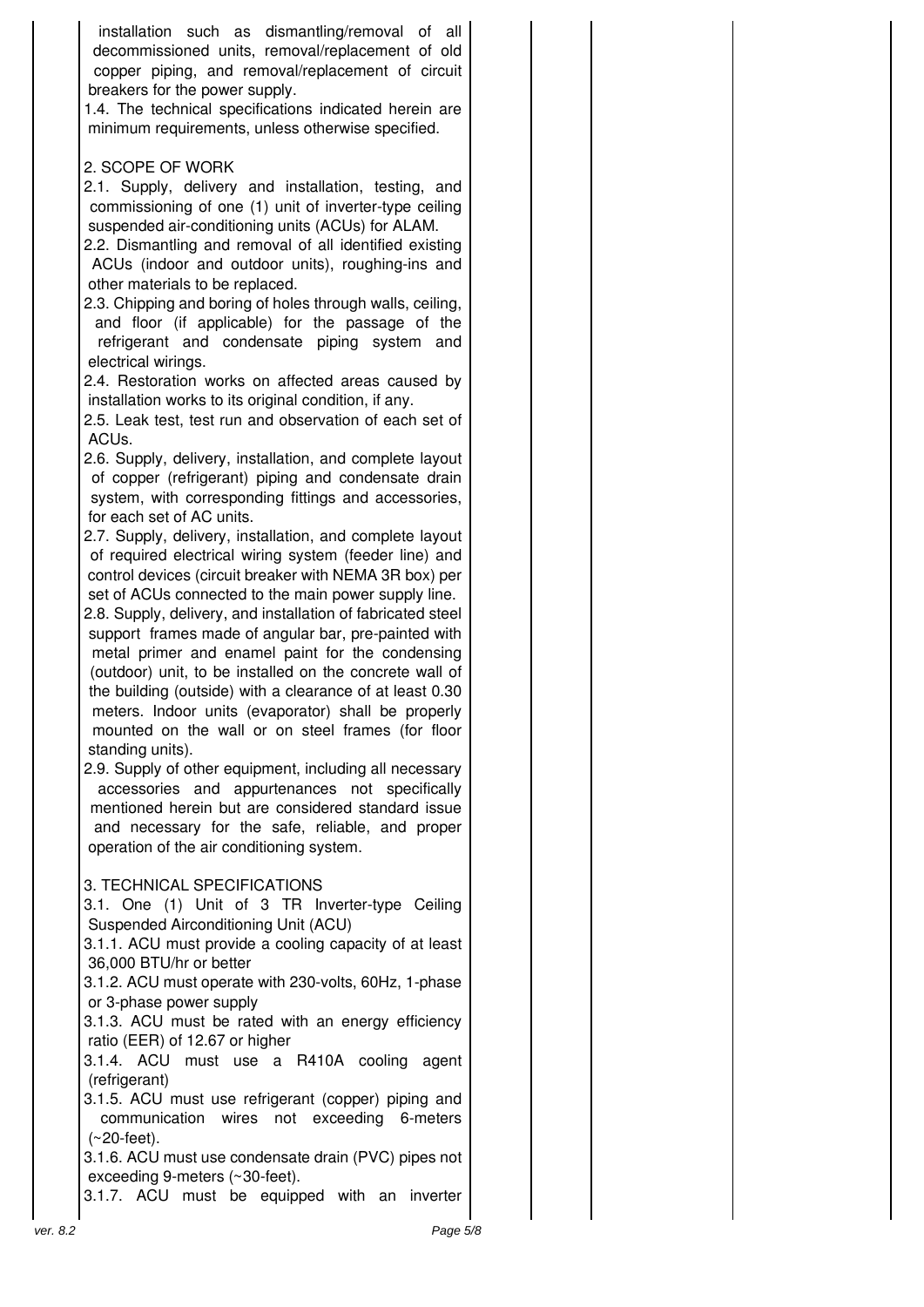| compressor motor.<br>3.1.8. ACU's outdoor unit must possess a resistance<br>class of at least IP24.                                                                                                          |  |
|--------------------------------------------------------------------------------------------------------------------------------------------------------------------------------------------------------------|--|
| 3.1.9. ACU must possess the following functional<br>features:                                                                                                                                                |  |
| 3.1.9.1. Remote control operations<br>3.1.9.2. Auto-swing function for even airflow distribution<br>3.1.9.3. Indicator LED displays to show current<br>temperature setting                                   |  |
| 3.1.9.4. Self-diagnosis mode for providing error codes<br>to assist in troubleshooting<br>3.1.9.5. Auto-restart function for automatically restoring<br>previous function setting after a power interruption |  |
| 4. TERMS AND CONDITIONS<br>4.1. ACUs, copper pipes, drain pipes, and fittings must<br>be brand                                                                                                               |  |
| new and unused.<br>4.2. The manufacturer of the ACUs must be ISO<br>certified or any                                                                                                                         |  |
| equivalent certification that guarantees that they have<br>a quality                                                                                                                                         |  |
| management system in place. The bidder must submit<br>documentary proof of ISO certification of the offered<br>brands                                                                                        |  |
| issued by accredited registrars or any equivalent<br>certification<br>body.                                                                                                                                  |  |
| 4.3. The bidder must have at least one (1) authorized<br>service                                                                                                                                             |  |
| centers in the National Capital Region (NCR) of the<br>brand/model                                                                                                                                           |  |
| of the product being offered for, but not limited to,<br>regular<br>preventive maintenance and general cleaning                                                                                              |  |
| services.                                                                                                                                                                                                    |  |
| bidder must perform quarterly general<br>4.4. The<br>cleaning service<br>for one (1) year covering all ACUs:                                                                                                 |  |
| 4.4.1. Perform general cleaning of condenser and<br>evaporator.                                                                                                                                              |  |
| 4.4.2. Cleaning of blower wheel and fan blade.<br>4.4.3. Cleaning of cabinet and face cover.                                                                                                                 |  |
| 4.4.4. Conduct thorough inspection of electrical<br>wiring/connections and mechanical controls.<br>4.4.5. Check cabinet for corrosion and repair                                                             |  |
| 4.4.6. Conduct flushing of drain pipe.<br>4.4.7. Freon charging (if necessary)                                                                                                                               |  |
| 4.4.8. Submit status report of all the activities<br>performed.<br>4.5. The bidder must submit an "As-Built" plan                                                                                            |  |
| indicating the<br>exact locations of the circuit breakers, indoor and<br>outdoor units of                                                                                                                    |  |
| each ACUs on each floor, and corresponding routes of<br>the                                                                                                                                                  |  |
| condensate drain and refrigerant piping system upon<br>completion<br>of the installation and commissioning activities.                                                                                       |  |
| 5. WARRANTY and AFTER-SALES SUPPORT                                                                                                                                                                          |  |
|                                                                                                                                                                                                              |  |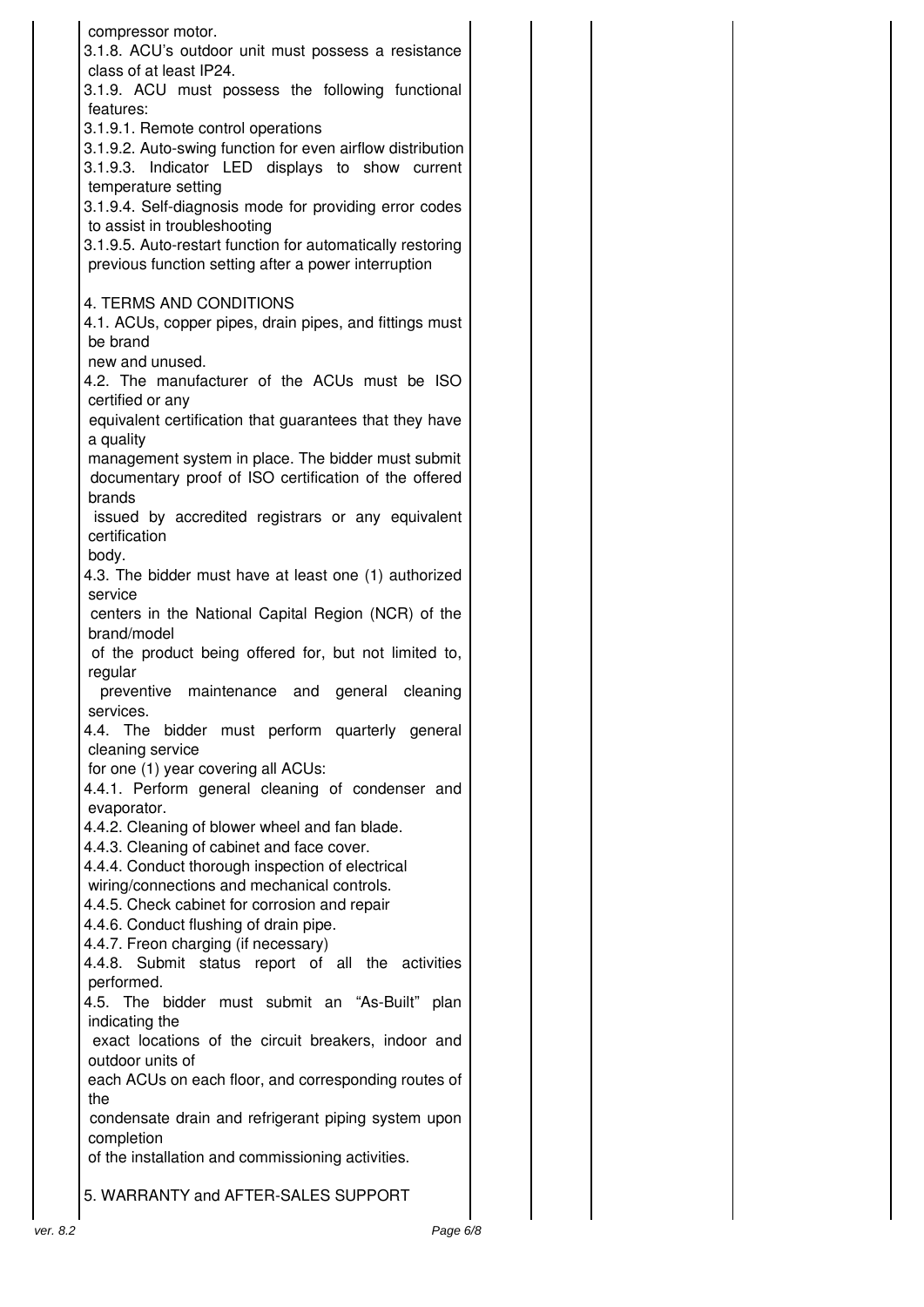| 5.1. All ACUs must carry five (5) years warranty for                               |                |
|------------------------------------------------------------------------------------|----------------|
| compressor                                                                         |                |
| and one (1) year for other parts and services that                                 |                |
| cover defects in                                                                   |                |
| materials and workmanship. Warranty service shall                                  |                |
| commence from the date of end-user acceptance.                                     |                |
| 5.2. Technical support services must be available 9                                |                |
| hours per                                                                          |                |
| day, Monday to Friday (including holidays), during<br>business                     |                |
| hours, 9-6PM Philippines Standard Time (UTC+8)                                     |                |
| 5.2.1. Must respond within four (4) business hours, and                            |                |
| for                                                                                |                |
| unresolved issues exceeding one (1) business day,                                  |                |
| updates must                                                                       |                |
| be made available to the end-users every three (3)                                 |                |
| business                                                                           |                |
| days.                                                                              |                |
| 5.2.2. Any repair or replacement service must be                                   |                |
| successfully                                                                       |                |
| performed within twenty (20) business days.                                        |                |
| 5.3. End-users must be able to request technical                                   |                |
| support by                                                                         |                |
| phone and/or email.                                                                |                |
| 5.4. Onsite technical support may be requested for                                 |                |
| special cases                                                                      |                |
| including, but not limited to, the following issues:<br>5.4.1. Not activating      |                |
| 5.4.2. Not blowing cold air                                                        |                |
| 5.4.3. ACU freezing up                                                             |                |
| 5.4.4. Refrigerant leak                                                            |                |
| 5.4.5. Leaking ducts and clogged drains                                            |                |
| 5.4.6. Frozen evaporator coils                                                     |                |
| 5.4.7. Electric control failure                                                    |                |
| 5.4.8. Drainage problems                                                           |                |
| 5.4.9. Thermostat sensor problems                                                  |                |
|                                                                                    |                |
| 6. DELIVERY AND PAYMENT TERMS                                                      |                |
| 6.1. Delivery of the Goods and/or performance of                                   |                |
| Services shall                                                                     |                |
| be made by the Supplier within Thirty (30) calendar                                |                |
| days upon                                                                          |                |
| issuance of Notice to Proceed (NTP).                                               |                |
| 6.2.<br>Payment<br>shall<br>be<br>made<br>only<br>upon<br>certification/acceptance |                |
| by the End User to the effect that the Goods have                                  |                |
| been rendered                                                                      |                |
| or delivered in accordance with the terms of this                                  |                |
| Contract and                                                                       |                |
| have been duly inspected and accepted. No payment                                  |                |
| shall be                                                                           |                |
| made for services not yet rendered or for supplies and                             |                |
| materials                                                                          |                |
| not yet delivered under this Contract.                                             |                |
|                                                                                    |                |
| TOTAL APPROVED BUDGET FOR THE CONTRACT (ABC):                                      | Php 420,000.00 |
|                                                                                    |                |